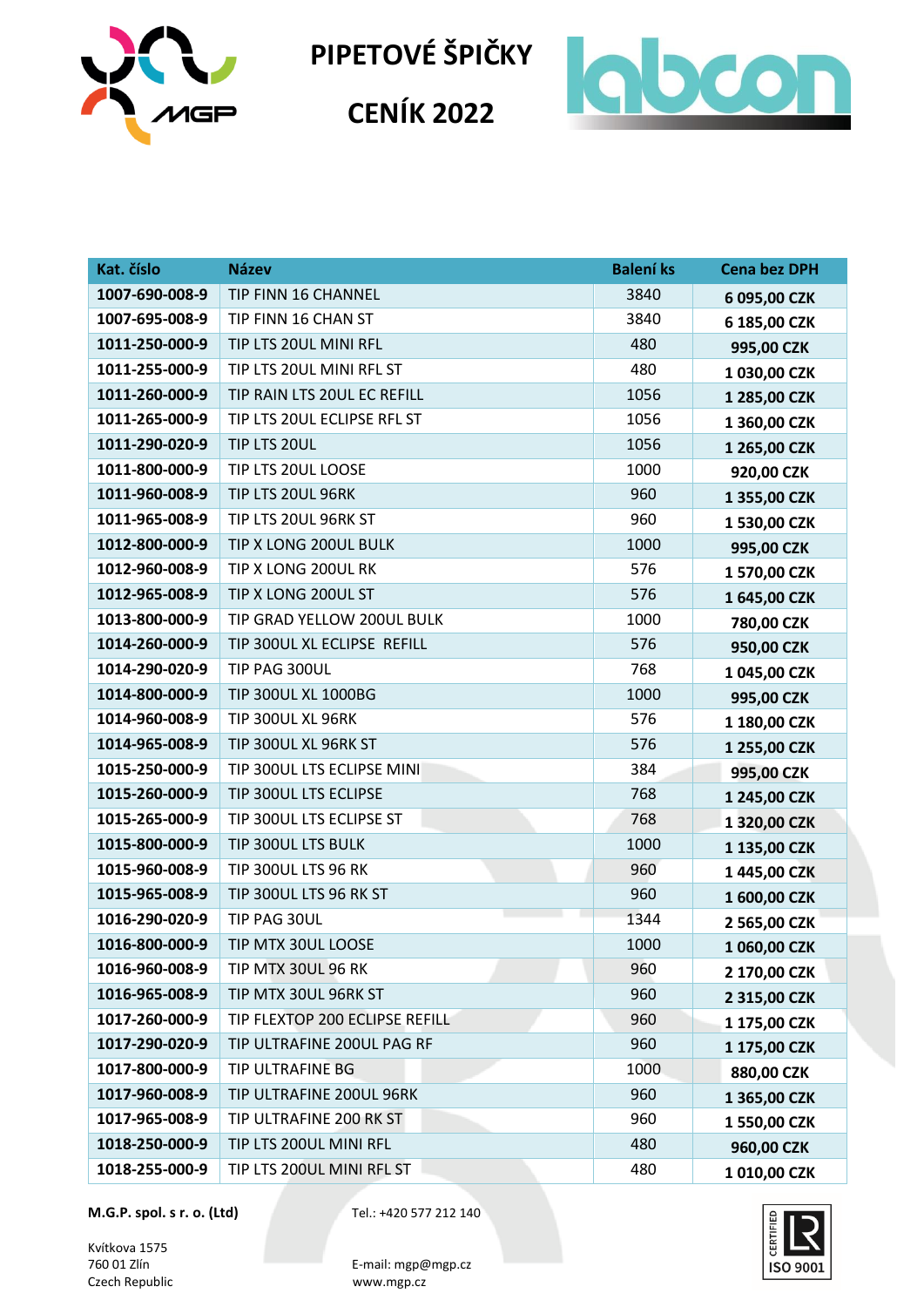



### **CENÍK 2022**



| 1018-260-000-9 | TIP RAIN LTS 200 ECLIPSE REFILL  | 960  | 1 160,00 CZK |
|----------------|----------------------------------|------|--------------|
| 1018-265-000-9 | TIP LTS 200UL ECLIPSE RFL ST     | 960  | 1 200,00 CZK |
| 1018-290-020-9 | TIP LTS 250UL EXP REF            | 960  | 1 160,00 CZK |
| 1018-800-000-9 | TIP LTS 250UL BULK               | 1000 | 960,00 CZK   |
| 1018-960-008-9 | TIP LTS 250UL 96RK               | 960  | 1 290,00 CZK |
| 1018-965-008-9 | TIP LTS 250UL 96RK ST            | 960  | 1 460,00 CZK |
| 1019-260-000-9 | TIP RAIN LTS 1200 ECLIPSE REFILL | 480  | 1015,00 CZK  |
| 1019-265-000-9 | TIP LTS 1200UL ECLIPSE REFILL ST | 480  | 1 060,00 CZK |
| 1019-290-020-9 | TIP LTS 1200UL EXP REFILL        | 576  | 1 080,00 CZK |
| 1019-800-000-9 | TIP LTS 1200UL BULK              | 1000 | 995,00 CZK   |
| 1019-960-008-9 | TIP LTS 1200UL 96RK              | 576  | 1 240,00 CZK |
| 1019-965-008-9 | TIP LTS 1200UL 96RK ST           | 576  | 1 315,00 CZK |
| 1025-740-000-9 | TIP MACRO GRAD 5ML BOX           | 49   | 1 020,00 CZK |
| 1025-745-000-9 | TIP MACRO GRAD 5ML BOX ST        | 49   | 1 060,00 CZK |
| 1025-860-000-9 | TIP MACRO 1-5ML GIL              | 250  | 1 145,00 CZK |
| 1026-260-000-9 | TIP WIDE 200 ECLIPSE REFILL      | 960  | 1 140,00 CZK |
| 1026-290-020-9 | TIP GENOMIC NAT 200UL PAG EXP960 | 960  | 1 140,00 CZK |
| 1026-800-000-9 | TIP GENOMIC NAT 200UL BG1000     | 1000 | 880,00 CZK   |
| 1026-960-008-9 | <b>TIP GENO 200 96RK</b>         | 960  | 1 285,00 CZK |
| 1026-965-008-9 | TIP GENO 200 96RK ST             | 960  | 1 360,00 CZK |
| 1027-740-000-9 | TIP MACRO GRAD EPP 5ML BOX       | 49   | 1 020,00 CZK |
| 1027-745-000-9 | TIP MACRO GRAD EPP 5ML BOX ST    | 49   | 1 060,00 CZK |
| 1027-860-000-9 | TIP MACRO 1-5ML EPP/BIO          | 250  | 1 145,00 CZK |
| 1028-740-000-9 | TIP MACRO 5ML BOX                | 49   | 915,00 CZK   |
| 1028-745-000-9 | TIP MACRO 5ML BOX ST             | 49   | 955,00 CZK   |
| 1028-860-000-9 | TIP MACRO 1-5ML BG               | 250  | 875,00 CZK   |
| 1029-740-000-9 | TIP MACRO 10ML BOX               | 36   | 885,00 CZK   |
| 1029-745-000-9 | TIP MACRO 10ML BOX ST            | 36   | 955,00 CZK   |
| 1029-860-000-9 | TIP MACRO 5-10ML BG              | 250  | 1 125,00 CZK |
| 1030-165-000-9 | TIP RAININ YEL IND WRAP ST       | 200  | 1 650,00 CZK |
| 1030-250-000-9 | TIP YEL 200UL MINI RFL           | 480  | 840,00 CZK   |
| 1030-255-000-9 | TIP YEL 200UL MINI RFL ST        | 480  | 855,00 CZK   |
| 1030-260-000-9 | TIP YEL 200 ECLIPSE REFILL       | 960  | 920,00 CZK   |
| 1030-265-000-9 | TIP YEL 200UL ECLIPSE RFL ST     | 960  | 940,00 CZK   |
| 1030-290-008-9 | -TIP RAININ PAGODA 960           | 960  | 920,00 CZK   |
| 1030-290-020-9 | -TIP RAININ PAGODA RFL 960       | 960  | 920,00 CZK   |
| 1030-295-008-9 | TIP PAGODA YEL 200UL ST          | 960  | 935,00 CZK   |
| 1030-295-020-9 | TIP RAININ PAG EXP               | 960  | 920,00 CZK   |
| 1030-700-018-9 | TIP UNIVERSAL YEL SRK            | 960  | 950,00 CZK   |
| 1030-700-028-9 | TIP UNIVERSAL YEL S RK           | 960  | 1070,00 CZK  |
| 1030-790-008-9 | TIP UNIVERSAL YEL 192            | 960  | 1 120,00 CZK |

**M.G.P. spol. s r. o. (Ltd)** Tel.: +420 577 212 140

Kvítkova 1575<br>760 01 Zlín Czech Republic

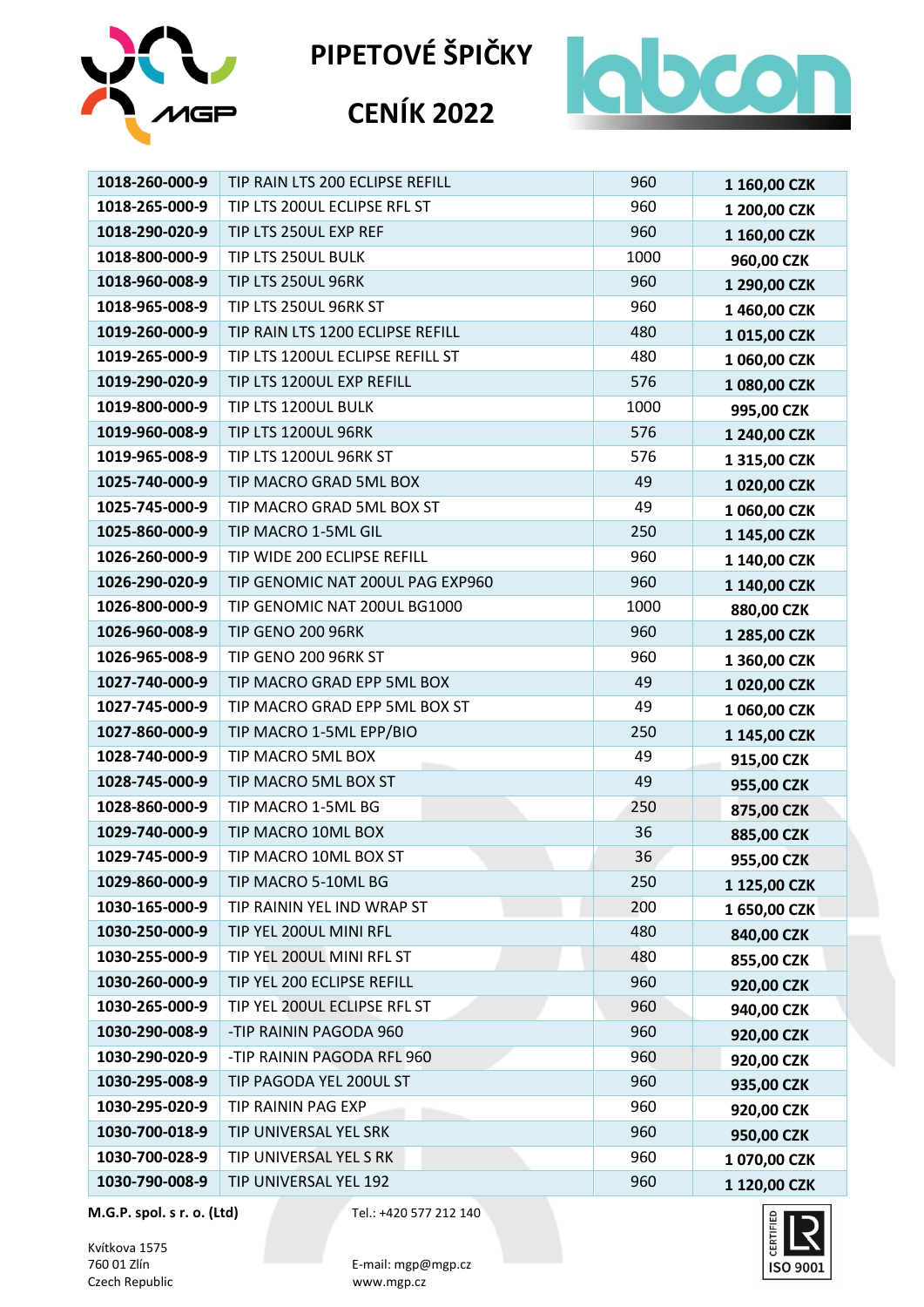

## **CENÍK 2022**



| 1030-795-008-9 | TIP UNIVERSAL YEL 192 ST         | 960   | 1 200,00 CZK |
|----------------|----------------------------------|-------|--------------|
| 1030-800-000-9 | TIP RAININ YEL BG                | 1000  | 755,00 CZK   |
| 1030-900-000-9 | TIP RAIN YEL BK                  | 30000 | 3 485,00 CZK |
| 1030-960-008-9 | -TIP UNIVERSAL YEL RK 96         | 960   | 1 120,00 CZK |
| 1030-965-008-9 | -TIP UNIVERSAL YEL RK 96 ST      | 960   | 1 260,00 CZK |
| 1030-990-008-9 | TIP UNIV YEL SRK96               | 960   | 1 080,00 CZK |
| 1031-290-020-9 | TIP N-B PAGODA EXP 960           | 960   | 1 175,00 CZK |
| 1031-800-010-9 | TIP NON BEV BAG                  | 1000  | 920,00 CZK   |
| 1031-960-008-9 | TIP NON BEV 96 RK                | 960   | 1 365,00 CZK |
| 1031-965-008-9 | TIP NON BEV 96 RACK ST           | 960   | 1 460,00 CZK |
| 1032-260-000-9 | TIP YEL EPP 200 ECLIPSE REFILL   | 960   | 1 245,00 CZK |
| 1032-290-008-9 | TIP EPP PAGODA 960               | 960   | 1 245,00 CZK |
| 1032-290-020-9 | TIP PAGODA EXP EPP               | 960   | 1 245,00 CZK |
| 1032-295-008-9 | TIP EPP PAG 960 ST               | 960   | 1 285,00 CZK |
| 1032-295-020-9 | TIP EPP PAGODA EXP ST            | 960   | 1 285,00 CZK |
| 1032-700-018-9 | TIP EPP YEL S RK                 | 960   | 1 285,00 CZK |
| 1032-790-008-9 | -TIP EPP YEL 192 RK              | 960   | 1 335,00 CZK |
| 1032-795-008-9 | TIP EPP YEL 192 RK ST            | 960   | 1 390,00 CZK |
| 1032-800-000-9 | TIP EPP YEL BG                   | 1000  | 920,00 CZK   |
| 1032-960-008-9 | TIP EPP YEL RK96                 | 960   | 1 405,00 CZK |
| 1032-965-008-9 | TIP EPP YEL RK96 ST              | 960   | 1 515,00 CZK |
| 1034-800-000-9 | TIP MICROCAPILLARY               | 1000  | 2 125,00 CZK |
| 1034-960-008-9 | TIP GEL LOADING 200UL            | 576   | 2 485,00 CZK |
| 1034-965-008-9 | TIP GEL LOADING 200UL ST         | 576   | 2 575,00 CZK |
| 1036-250-000-9 | TIP 10UL EXD MINI RFL            | 672   | 995,00 CZK   |
| 1036-255-000-9 | TIP 10UL TG ECL MINI STER        | 672   | 995,00 CZK   |
| 1036-260-000-9 | TIP TUBEGARD 10UL ECLIPSE REFILL | 1344  | 1 275,00 CZK |
| 1036-290-020-9 | TIP MICRO EXTD P2 P10 96RK       | 1344  | 1 275,00 CZK |
| 1036-800-000-9 | TIP MICRO EXTD P2 P10            | 1000  | 880,00 CZK   |
| 1036-960-008-9 | TIP MICRO EXTD P2 P10 96RK       | 960   | 1 285,00 CZK |
| 1036-965-008-9 | TIP MICRO EXTD P2 P10 96RK ST    | 960   | 1 390,00 CZK |
| 1037-800-000-9 | TIP 10UL LONG BLK                | 1000  | 880,00 CZK   |
| 1037-960-008-9 | TIP 10UL LONG 96 RK              | 960   | 1 305,00 CZK |
| 1037-965-008-9 | TIP 10UL LONG 96 RK ST           | 960   | 1 370,00 CZK |
| 1038-250-000-9 | TIP 10UL MINI RFL                | 576   | 960,00 CZK   |
| 1038-255-000-9 | TIP 10UL MINI RFL ST             | 576   | 930,00 CZK   |
| 1038-260-000-9 | TIP 10UL ECLIPSE                 | 1248  | 1 185,00 CZK |
| 1038-265-000-9 | TIP 10UL ECLIPSE RFL ST          | 1248  | 1 610,00 CZK |
| 1038-290-008-9 | -TIP P10 PAGODA 1152             | 1152  | 1 080,00 CZK |
| 1038-290-020-9 | TIP PAGODA EXP P2P10             | 1152  | 1 025,00 CZK |
| 1038-295-008-9 | TIP P10 PAGODA 1152 ST           | 1152  | 1 070,00 CZK |

**M.G.P. spol. s r. o. (Ltd)** Tel.: +420 577 212 140

Kvítkova 1575<br>760 01 Zlín Czech Republic

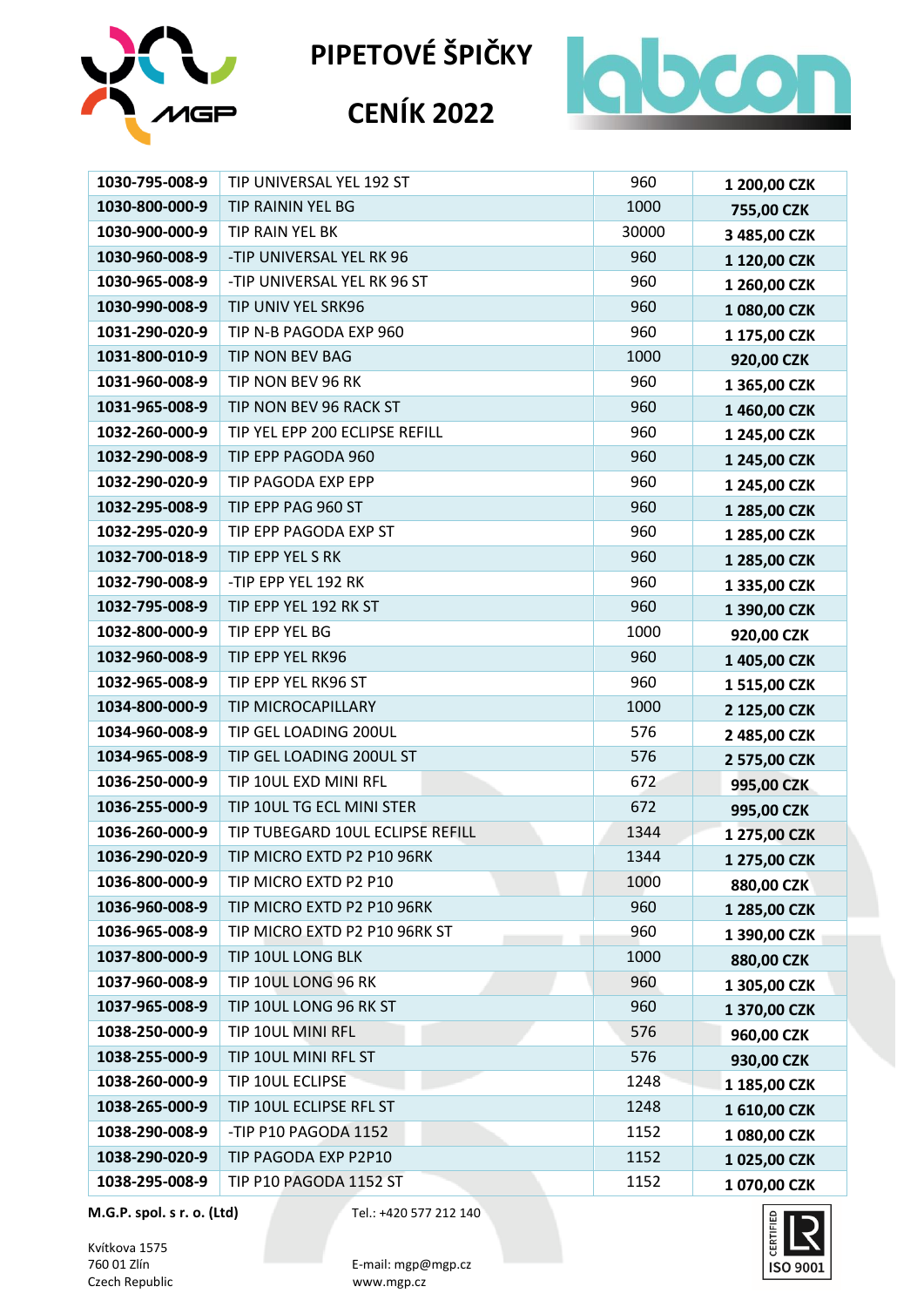







**M.G.P. spol. s r. o. (Ltd)** Tel.: +420 577 212 140

Kvítkova 1575 Czech Republic www.mgp.cz



760 01 Zlín E-mail: mgp@mgp.cz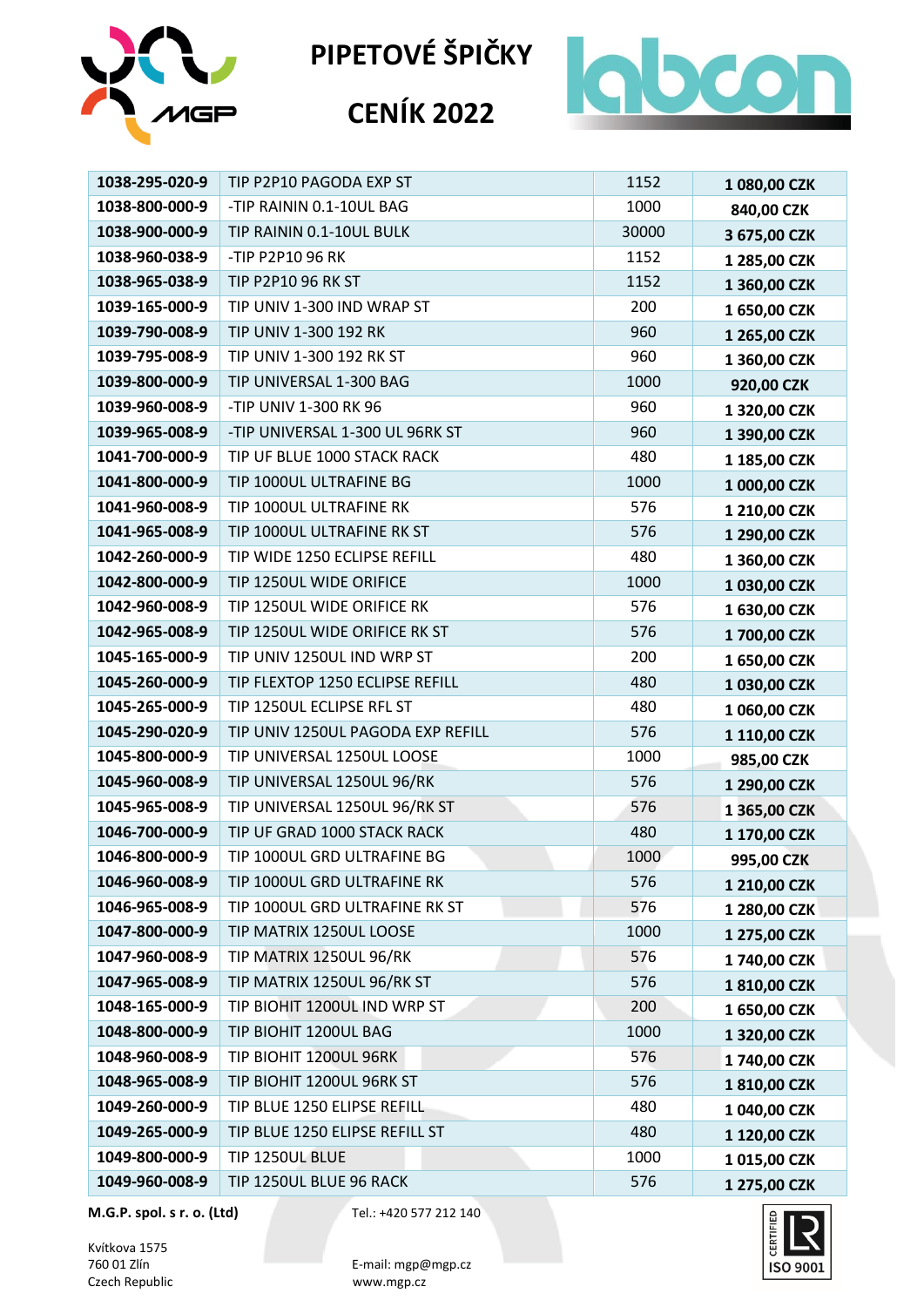

## **CENÍK 2022**



| 1049-965-008-9 | TIP 1250UL BLUE 96RK STERILE  | 576  | 1 345,00 CZK |
|----------------|-------------------------------|------|--------------|
| 1051-165-000-9 | TIP AERO HR 0.1-10 IND        | 200  | 1685,00 CZK  |
| 1051-225-000-9 | TIP 10UL ZAP ECL UNO          | 960  | 1875,00 CZK  |
| 1051-800-000-9 | -TIP AERO HR 0.1-10           | 1000 | 1925,00 CZK  |
| 1051-960-038-9 | TIP HI REC 10UL 96RK          | 1152 | 1725,00 CZK  |
| 1051-965-038-9 | -TIP HI REC 10UL 96RK         | 1152 | 1805,00 CZK  |
| 1053-165-000-9 | TIP AERO HR EPP 50 IND        | 200  | 1685,00 CZK  |
| 1053-800-000-9 | TIP AERO HR EPP 50            | 1000 | 1925,00 CZK  |
| 1053-960-008-9 | TIP AERO HR EPP 50 96RK       | 960  | 1725,00 CZK  |
| 1053-965-008-9 | TIP AERO HR EPP 50 96 ST      | 960  | 1830,00 CZK  |
| 1054-165-000-9 | TIP AERO HR EPP 100 IND       | 200  | 1685,00 CZK  |
| 1054-800-000-9 | TIP AERO HR EPP 100           | 1000 | 1925,00 CZK  |
| 1054-960-008-9 | TIP AERO HR EPP 100 96RK      | 960  | 1725,00 CZK  |
| 1054-965-008-9 | TIP AERO HR EPP 100 96 ST     | 960  | 1775,00 CZK  |
| 1055-165-010-9 | TIP AERO HR 1-40 IND          | 200  | 1685,00 CZK  |
| 1055-225-000-9 | TIP 40UL ZAP ECL UNO          | 960  | 1875,00 CZK  |
| 1055-800-010-9 | -TIP AERO HR 1-40             | 1000 | 1925,00 CZK  |
| 1055-960-018-9 | TIP AERO HR 1-40 96RK         | 960  | 1725,00 CZK  |
| 1055-965-018-9 | -TIP AERO HR 1-40 96 ST       | 960  | 1805,00 CZK  |
| 1056-165-000-9 | TIP AERO HR 1-160 IND         | 200  | 1685,00 CZK  |
| 1056-800-000-9 | TIP AERO HR 1-160             | 1000 | 1925,00 CZK  |
| 1056-960-008-9 | <b>TIP AERO HR 1-160 96RK</b> | 960  | 1725,00 CZK  |
| 1056-965-008-9 | -TIP AERO HR 1-160 96 ST      | 960  | 1805,00 CZK  |
| 1057-165-010-9 | TIP AERO HR 1000UL            | 200  | 1685,00 CZK  |
| 1057-225-000-9 | TIP 1000UL ZAP ECL UNO        | 768  | 2 055,00 CZK |
| 1057-800-010-9 | TIP AERO HR 1000UL BULK       | 1000 | 1925,00 CZK  |
| 1057-960-018-9 | TIP AERO HR 1000UL 96RK       | 576  | 1 490,00 CZK |
| 1057-965-018-9 | TIP AERO HR 1000UL 96RK       | 576  | 1 560,00 CZK |
| 1058-165-000-9 | TIP AERO HR 1-300 IND         | 200  | 1 685,00 CZK |
| 1058-225-000-9 | TIP 300UL ZAP ECL UNO         | 960  | 2 005,00 CZK |
| 1058-800-000-9 | TIP AERO HR 1-300             | 1000 | 1925,00 CZK  |
| 1058-960-008-9 | <b>TIP AERO HR 1-300 96RK</b> | 960  | 1725,00 CZK  |
| 1058-965-008-9 | -TIP AERO HR 1-300 96 ST      | 960  | 1805,00 CZK  |
| 1059-165-000-9 | TIP AERO 1-200 IND ST         | 200  | 1685,00 CZK  |
| 1059-225-000-9 | TIP 200UL ZAP ECL UNO         | 960  | 2 030,00 CZK |
| 1059-800-000-9 | <b>TIP AERO 1-200 BG</b>      | 1000 | 1925,00 CZK  |
| 1059-960-008-9 | <b>TIP AERO 1-200 96RK</b>    | 960  | 1725,00 CZK  |
| 1059-965-008-9 | -TIP AERO 1-200 96 ST         | 960  | 1805,00 CZK  |
| 1060-165-000-9 | TIP MLA IND WRAP ST           | 200  | 1 650,00 CZK |
| 1060-260-000-9 | TIP CLR 200 ECLIPSE REFILL    | 960  | 920,00 CZK   |
| 1060-700-018-9 | TIP MLA SM NAT S RK           | 960  | 960,00 CZK   |

**M.G.P. spol. s r. o. (Ltd)** Tel.: +420 577 212 140

Kvítkova 1575<br>760 01 Zlín Czech Republic

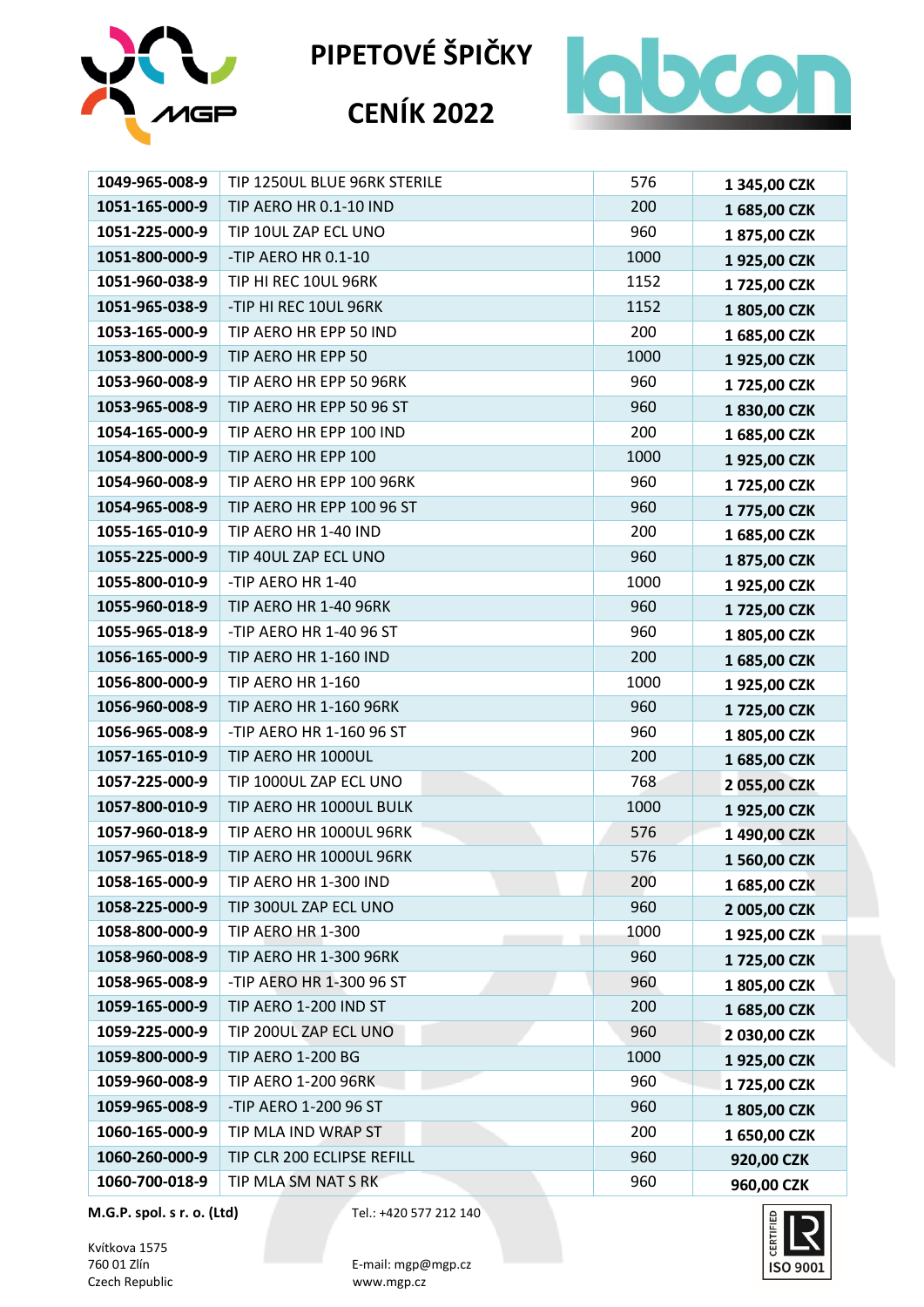



#### **CENÍK 2022**



| 1060-790-008-9 | TIP MLA SM NAT 192 RK              | 960  | 1 120,00 CZK |
|----------------|------------------------------------|------|--------------|
| 1060-795-008-9 | TIP MLA SM NAT 192 RK ST           | 960  | 1 200,00 CZK |
| 1060-800-000-9 | TIP MLA SM NAT BG                  | 1000 | 755,00 CZK   |
| 1060-960-008-9 | TIP MLA NAT RK96                   | 960  | 1 120,00 CZK |
| 1060-965-008-9 | TIP MLA NAT RK96 ST                | 960  | 1 210,00 CZK |
| 1061-800-010-9 | TIP SIL P10 BAG                    | 1000 | 795,00 CZK   |
| 1061-960-038-9 | TIP SIL P10 96RK                   | 1152 | 1 285,00 CZK |
| 1061-965-038-9 | TIP SIL P10 96RK ST                | 1152 | 1 360,00 CZK |
| 1062-800-000-9 | TIP SIL 200UL BG                   | 1000 | 920,00 CZK   |
| 1062-960-008-9 | TIP SIL 200UL 96RK                 | 960  | 1 200,00 CZK |
| 1062-965-008-9 | TIP SIL 200UL 96RK ST              | 960  | 1 285,00 CZK |
| 1065-250-000-9 | TIP SUPERSLIK 200UL MINI RFL       | 480  | 905,00 CZK   |
| 1065-255-000-9 | TIP SUPERSLIK 200UL MINI RFL ST    | 480  | 890,00 CZK   |
| 1065-260-000-9 | TIP SUPERSLIK 200UL ECLIPSE REFILL | 960  | 995,00 CZK   |
| 1065-265-000-9 | TIP SUPERSLIK 200UL ECLIPSE RFL ST | 960  | 1 060,00 CZK |
| 1065-290-020-9 | TIP SUPERSLIK 200UL EXP RFL        | 960  | 995,00 CZK   |
| 1065-800-000-9 | TIP SUPERSLIK 200UL BAG            | 1000 | 820,00 CZK   |
| 1065-960-008-9 | TIP SUPERSLIK 200UL 96/RK          | 960  | 1 155,00 CZK |
| 1065-965-008-9 | TIP SUPERSLIK 200UL 96RK ST        | 960  | 1 245,00 CZK |
| 1066-250-000-9 | TIP SLIK LTS 20UL MINI RFL         | 480  | 995,00 CZK   |
| 1066-260-000-9 | TIP SLIK LTS 20UL ECLIPSE REFILL   | 1056 | 1 320,00 CZK |
| 1066-800-000-9 | TIP SLIK LTS 20UL BULK             | 1000 | 995,00 CZK   |
| 1066-960-008-9 | TIP SLIK LTS 20UL 96RK             | 960  | 1 400,00 CZK |
| 1066-965-008-9 | TIP SLIK LTS 20UL 96RK ST          | 960  | 1 560,00 CZK |
| 1067-250-000-9 | TIP SLIK LTS 200UL MINI RFL        | 480  | 995,00 CZK   |
| 1067-260-000-9 | TIP SLIK LTS 200UL ECLIPSE REFILL  | 960  | 1 200,00 CZK |
| 1067-800-000-9 | TIP SLIK LTS 200UL BULK            | 1000 | 995,00 CZK   |
| 1067-960-008-9 | TIP SLIK LTS 200UL 96RK            | 960  | 1 400,00 CZK |
| 1067-965-008-9 | TIP SLIK LTS 200UL 96RK ST         | 960  | 1 525,00 CZK |
| 1068-260-000-9 | TIP SLIK LTS 1200UL ECLIPSE REFILL | 480  | 1 040,00 CZK |
| 1068-800-000-9 | TIP SLIK LTS 1200UL BULK           | 1000 | 1 080,00 CZK |
| 1068-960-008-9 | TIP SLIK LTS 1200UL 96RK           | 576  | 1 270,00 CZK |
| 1068-965-008-9 | TIP SLIK LTS 1200UL 96RK ST        | 576  | 1 345,00 CZK |
| 1071-290-020-9 | TIP NON BEV NAT 200UL EXP          | 960  | 1 160,00 CZK |
| 1071-800-000-9 | TIP NON BEV NAT 200UL              | 1000 | 920,00 CZK   |
| 1071-960-008-9 | TIP NON BEV NAT 200UL 96RK         | 960  | 1 360,00 CZK |
| 1071-965-008-9 | TIP NON BEV NAT 200UL 96RK ST      | 960  | 1 455,00 CZK |
| 1091-965-008-9 | TIP AERO HR 10UL FINN              | 960  | 1805,00 CZK  |
| 1092-225-000-9 | TIP 100UL ZAP ECL UNO              | 960  | 1875,00 CZK  |
| 1092-965-008-9 | TIP AERO HR 100UL GD               | 960  | 1805,00 CZK  |
| 1093-165-000-9 | TIP RAININ NAT GRD IND WRAP ST     | 200  | 1 650,00 CZK |

**M.G.P. spol. s r. o. (Ltd)** Tel.: +420 577 212 140

Kvítkova 1575<br>760 01 Zlín Czech Republic

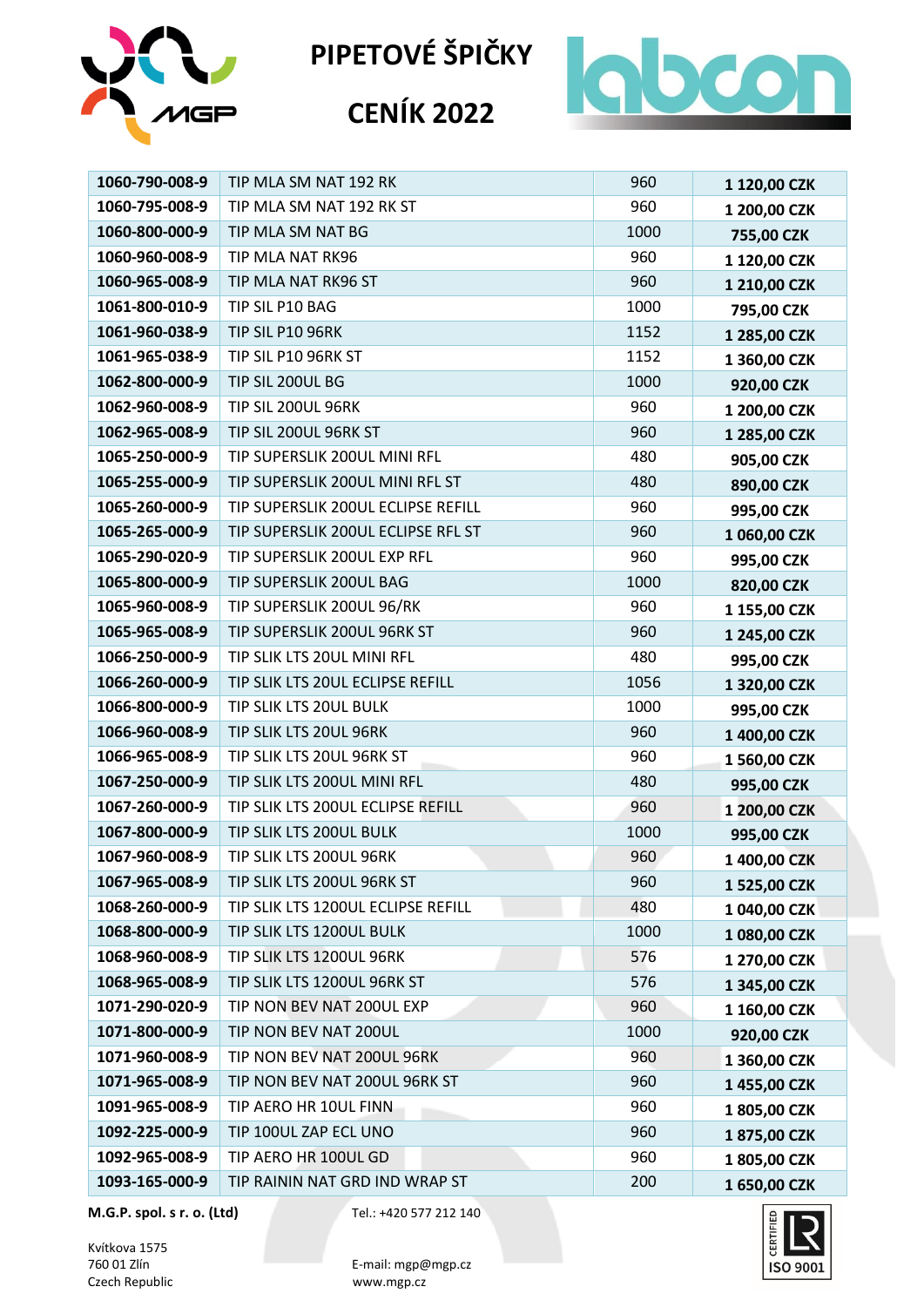





# **CENÍK 2022**

| 1093-250-000-9 | TIP GRD 200UL MINI RFL                 | 480   | 860,00 CZK   |
|----------------|----------------------------------------|-------|--------------|
| 1093-255-000-9 | TIP GRD 200UL MINI RFL ST              | 480   | 855,00 CZK   |
| 1093-260-000-9 | TIP GRAD 200 ECLIPSE REFILL            | 960   | 940,00 CZK   |
| 1093-265-000-9 | TIP GRAD 200UL ECLIPSE RFL ST          | 960   | 1 110,00 CZK |
| 1093-290-008-9 | -TIP GRAD NAT PAGODA 960               | 960   | 930,00 CZK   |
| 1093-290-020-9 | -TIP GRAD NAT PAGODA RFL 960           | 960   | 940,00 CZK   |
| 1093-295-008-9 | TIP PAGODA YEL 200UL ST                | 960   | 975,00 CZK   |
| 1093-295-020-9 | TIP GRAD PAG EXP                       | 960   | 975,00 CZK   |
| 1093-700-018-9 | TIP GRAD NAT S RK                      | 960   | 970,00 CZK   |
| 1093-700-028-9 | TIP UNIVERSAL GRADUATED S RK           | 960   | 1 070,00 CZK |
| 1093-790-008-9 | TIP GRADUATED CLEAR 192                | 960   | 1 080,00 CZK |
| 1093-795-008-9 | TIP GRADUATED CLEAR 192 ST             | 960   | 1 160,00 CZK |
| 1093-800-000-9 | -TIP RAININ 1-200UL NAT GRD            | 1000  | 775,00 CZK   |
| 1093-900-000-9 | TIP RAININ 1-200UL NAT BK              | 30000 | 3 675,00 CZK |
| 1093-960-008-9 | TIP GRAD NAT RK 96                     | 960   | 1 120,00 CZK |
| 1093-965-008-9 | -TIP GRAD NAT 96 RK ST                 | 960   | 1 280,00 CZK |
| 1093-990-008-9 | TIP UNIV GRAD 200UL SRK96              | 960   | 1 080,00 CZK |
| 1093-990-028-9 | TIP UNIV GRAD 200UL REFILL PK          | 960   | 1 035,00 CZK |
| 1093-990-038-9 | TIP RAININ GRAD STK NAT 200UL          | 1536  | 1 230,00 CZK |
| 1094-965-008-9 | TIP HR AERO 1-100uL ST                 | 960   | 1805,00 CZK  |
| 1096-965-008-9 | TIP AERO HR UF 100UL                   | 960   | 1805,00 CZK  |
| 1097-965-008-9 | TIP AERO HR AERO 100-1000UL            | 576   | 1795,00 CZK  |
| 1098-965-008-9 | TIP AERO HR EXTD 100UL                 | 576   | 2 105,00 CZK |
| 1099-165-000-9 | TIP UNIV 250UL IND WRP ST              | 200   | 1 650,00 CZK |
| 1099-260-000-9 | TIP UF 250 ECLIPSE REFILL              | 960   | 1 160,00 CZK |
| 1099-290-020-9 | TIP UNIV 250UL PAGODA EXP              | 960   | 1 320,00 CZK |
| 1099-800-000-9 | TIP UNIV 250UL 1000/BG                 | 1000  | 920,00 CZK   |
| 1099-960-008-9 | TIP UNIV 250UL 96/RK                   | 960   | 1 265,00 CZK |
| 1099-965-008-9 | TIP UNIV 250UL 96/RK ST                | 960   | 1455,00 CZK  |
| 1142-225-000-9 | TIP ZAPSLIK 300UL LTS 96 RFL ST        | 960   | 2 945,00 CZK |
| 1142-965-008-9 | TIP ZAPSLIK 300UL LTS 96RK ST          | 960   | 2 210,00 CZK |
| 1143-225-000-9 | TIP AEROSLIK LR LTS 20UL ECL UNO ST    | 960   | 2 110,00 CZK |
| 1143-965-008-9 | TIP AEROSLIK 20UL LTS ST               | 960   | 1965,00 CZK  |
| 1144-225-000-9 | TIP AEROSLIK LR LTS 200UL ECL UNO ST   | 960   | 2 030,00 CZK |
| 1144-965-008-9 | TIP AEROSLIK 200UL LTS ST              | 960   | 1965,00 CZK  |
| 1145-225-000-9 | TIP AEROSLIK LR LTS 1200UL ECL UNO ST  | 768   | 2 175,00 CZK |
| 1145-965-008-9 | TIP AEROSLIK 1200UL LTS ST             | 576   | 1 905,00 CZK |
| 1146-225-000-9 | TIP AEROSLIK LR GENO 200UL ECL UNO ST  | 960   | 2 030,00 CZK |
| 1146-965-008-9 | TIP AEROSLIK LR GENO 200UL ST          | 960   | 1965,00 CZK  |
| 1147-965-008-9 | TIP AEROSLIK LR XL 300UL ST            | 576   | 1 905,00 CZK |
| 1148-225-000-9 | TIP AEROSLIK LR GENO 1000UL ECL UNO ST | 768   | 2 605,00 CZK |

**M.G.P. spol. s r. o. (Ltd)** Tel.: +420 577 212 140

Kvítkova 1575<br>760 01 Zlín Czech Republic

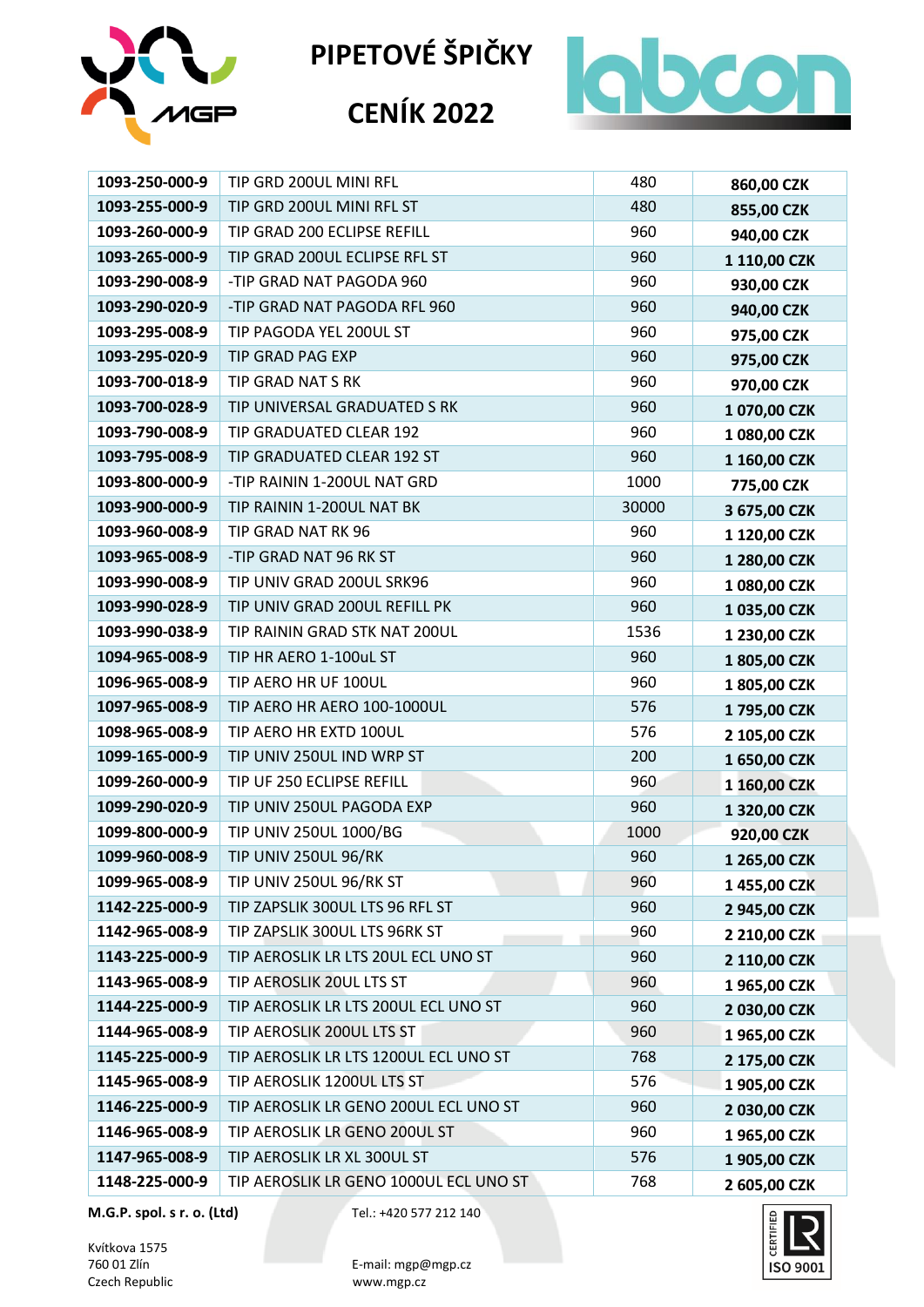

## **CENÍK 2022**



| 1148-965-008-9 | TIP AEROSLIK LR GENO 1000UL ST     | 576  | 1945,00 CZK  |
|----------------|------------------------------------|------|--------------|
| 1150-800-000-9 | TIP HR MTX 10UL LOOSE              | 1000 | 2 335,00 CZK |
| 1150-965-008-9 | TIP HR MTX 10UL 96 ST              | 960  | 2 570,00 CZK |
| 1151-225-000-9 | TIP 10UL ZAP ECL UNO               | 960  | 2 030,00 CZK |
| 1151-800-000-9 | TIP AERO HR 10UL EXTD              | 1000 | 1925,00 CZK  |
| 1151-960-008-9 | TIP AERO HR 10UL EXTD              | 960  | 1725,00 CZK  |
| 1151-965-008-9 | TIP AERO HR 10UL EXTD              | 960  | 1805,00 CZK  |
| 1152-165-000-9 | TIP AERO HR GENO 200UL             | 200  | 1 685,00 CZK |
| 1152-800-000-9 | TIP AERO HR GENO 200UL             | 1000 | 1925,00 CZK  |
| 1152-960-008-9 | TIP AERO HR GENO 200UL             | 960  | 1725,00 CZK  |
| 1152-965-008-9 | TIP AERO HR GENO 200UL             | 960  | 1805,00 CZK  |
| 1153-225-000-9 | TIP 20UL ZAP LTS ECL UNO           | 960  | 2 110,00 CZK |
| 1153-800-000-9 | TIP HR LTS 20UL LOOSE              | 1000 | 1925,00 CZK  |
| 1153-965-008-9 | TIP HR LTS 20UL 96 ST              | 960  | 1860,00 CZK  |
| 1154-225-000-9 | TIP 200UL ZAP LTS ECL UNO          | 960  | 2 030,00 CZK |
| 1154-965-008-9 | TIP HR 200UL LTS 96/RK ST          | 960  | 1805,00 CZK  |
| 1155-225-000-9 | TIP 1200UL ZAP LTS ECL UNO         | 768  | 2 110,00 CZK |
| 1155-965-008-9 | TIP HR 1200UL LTS 96/RK ST         | 576  | 1 550,00 CZK |
| 1156-965-008-9 | TIP AERO HR 200uL EXTD 96RK ST     | 576  | 1845,00 CZK  |
| 1157-165-000-9 | TIP AERO 1250UL MATRIX IND WRAPPED | 200  | 1 660,00 CZK |
| 1157-800-000-9 | TIP AERO HR MATX 1000 BG           | 1000 | 2 610,00 CZK |
| 1157-960-008-9 | TIP AERO HR MATX 96RK              | 576  | 1950,00 CZK  |
| 1157-965-008-9 | TIP AERO HR MATX 96RK ST           | 576  | 2 020,00 CZK |
| 1158-800-000-9 | TIP AERO HR 300UL XL BG            | 1000 | 1925,00 CZK  |
| 1158-965-008-9 | TIP AERO HR 300UL XL 96RK ST       | 576  | 1 550,00 CZK |
| 1159-165-000-9 | TIP AERO HR BIOHIT 1200            | 200  | 1715,00 CZK  |
| 1159-800-000-9 | TIP AERO HR BIOHIT 1200            | 1000 | 2 610,00 CZK |
| 1159-960-008-9 | TIP AERO HR BIOHIT 1200            | 576  | 1955,00 CZK  |
| 1159-965-008-9 | TIP AERO HR BIOHIT 1200 ST         | 576  | 2025,00 CZK  |
| 1160-250-000-9 | TIP 300UL LTS SLIK ECLIPSE MINI    | 384  | 1 020,00 CZK |
| 1160-260-000-9 | TIP 300UL LTS SLIK ECLIPSE         | 768  | 1 170,00 CZK |
| 1160-800-000-9 | TIP 300UL LTS SLIK BULK            | 1000 | 1 160,00 CZK |
| 1160-960-008-9 | TIP 300UL LTS SLIK 96 RK           | 960  | 1765,00 CZK  |
| 1160-965-008-9 | TIP 300UL LTS SLIK 96 RK ST        | 960  | 1850,00 CZK  |
| 1161-250-000-9 | TIP SUPERSLIK 10UL MINI RFL        | 576  | 940,00 CZK   |
| 1161-255-000-9 | TIP SUPERSLIK 10UL MINI RFL ST     | 576  | 945,00 CZK   |
| 1161-260-000-9 | TIP SUPERSLIK 10UL ECLIPSE         | 1248 | 1 120,00 CZK |
| 1161-265-000-9 | TIP SUPERSLIK 10UL ECLIPSE STER    | 1248 | 1 130,00 CZK |
| 1161-800-000-9 | TIP SUPERSLIK 10UL BULK            | 1000 | 820,00 CZK   |
| 1161-960-008-9 | TIP SUPERSLIK 10UL 96RK            | 1152 | 1 240,00 CZK |
| 1161-965-008-9 | TIP SUPERSLIK 10UL 96RK ST         | 1152 | 1 305,00 CZK |

**M.G.P. spol. s r. o. (Ltd)** Tel.: +420 577 212 140

Kvítkova 1575<br>760 01 Zlín Czech Republic

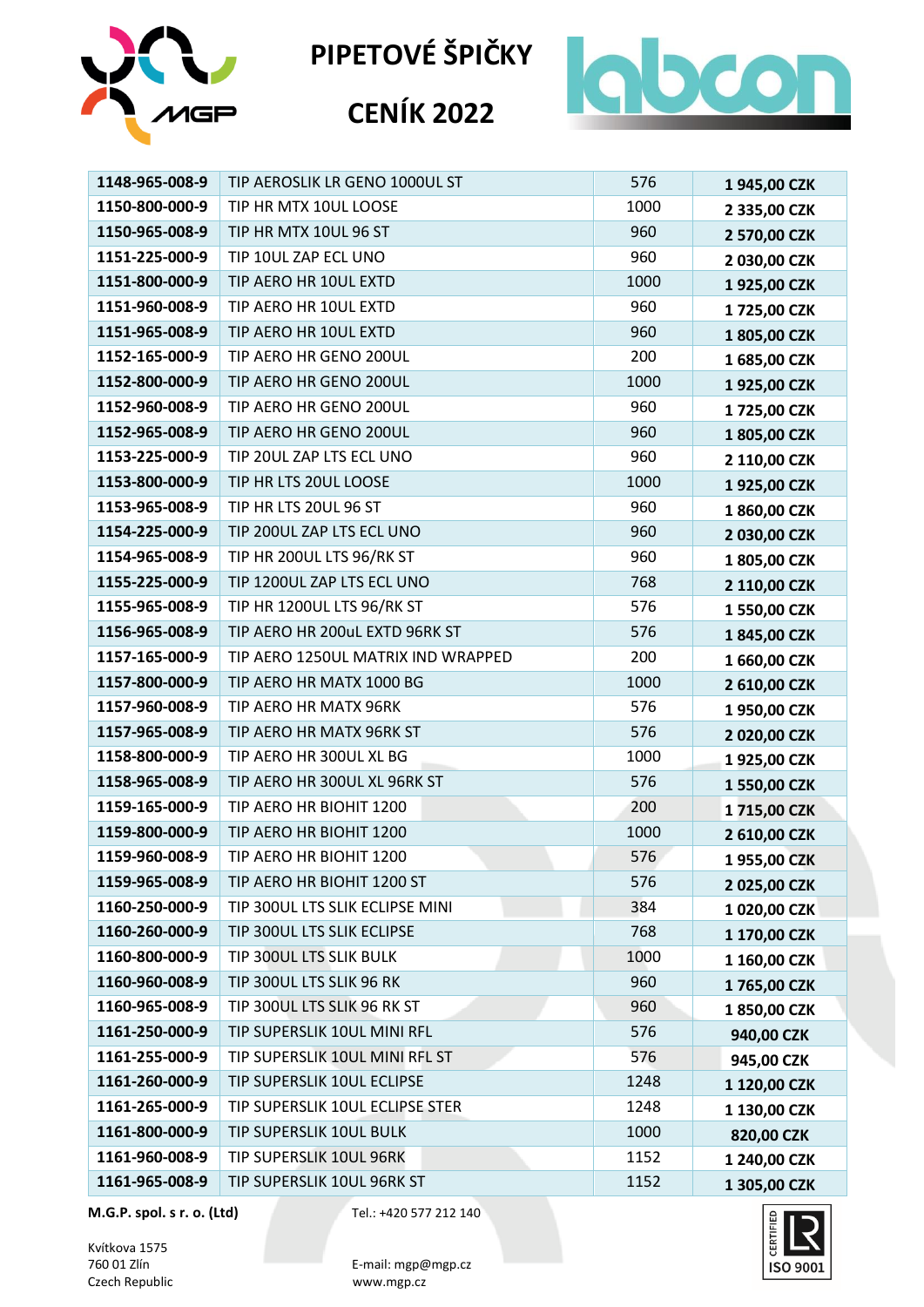

# **CENÍK 2022**



| 1162-260-000-9 | TIP SUPERSLIK 10UL ECL REFILL           | 1344 | 1 370,00 CZK |
|----------------|-----------------------------------------|------|--------------|
| 1162-290-020-9 | TIP SUPERSLIK 10UL EXTD EP              | 1344 | 1 200,00 CZK |
| 1162-800-000-9 | TIP SUPERSLIK 10UL EXTD BULK            | 1000 | 820,00 CZK   |
| 1162-960-008-9 | TIP SUPERSLIK 10UL EXTD 96RK            | 960  | 1 200,00 CZK |
| 1162-965-008-9 | TIP SUPERSLIK 10UL EXTD 96RK ST         | 960  | 1 350,00 CZK |
| 1164-800-000-9 | TIP SUPERSLIK 200 GENO                  | 1000 | 880,00 CZK   |
| 1164-960-008-9 | TIP SUPERSLIK 200 GENO                  | 960  | 1 420,00 CZK |
| 1164-965-008-9 | TIP SUPERSLIK GENO 200UL                | 960  | 1 595,00 CZK |
| 1165-800-000-9 | TIP SUPERSLIK 10UL LONG BLK             | 1000 | 920,00 CZK   |
| 1165-960-008-9 | TIP SUPERSLIK 10UL LONG 96RK            | 960  | 1 325,00 CZK |
| 1165-965-008-9 | TIP SUPERSLIK 10UL LONG 96RK ST         | 960  | 1 395,00 CZK |
| 1166-250-000-9 | TIP SUPERSLIK 250UL MINI RFL            | 480  | 995,00 CZK   |
| 1166-260-000-9 | TIP SUPERSLIK 250 ECLIPSE REFILL        | 960  | 1 245,00 CZK |
| 1166-800-000-9 | TIP SUPERSLIK 250UL UF                  | 1000 | 995,00 CZK   |
| 1166-960-008-9 | TIP SUPERSLIK 250UL UF                  | 960  | 1 445,00 CZK |
| 1166-965-008-9 | TIP SUPERSLIK 250UL UF ST               | 960  | 1 575,00 CZK |
| 1167-800-000-9 | TIP SUPERSLIK 200UL EPP                 | 1000 | 995,00 CZK   |
| 1167-960-008-9 | TIP SUPERSLIK 200UL EPP                 | 960  | 1 435,00 CZK |
| 1167-965-008-9 | TIP SUPERSLIK 200UL EPP ST              | 960  | 1 540,00 CZK |
| 1168-260-000-9 | TIP SUPERSLIK 1250 ECLIPSE REFILL       | 480  | 1 080,00 CZK |
| 1168-265-000-9 | TIP SUPERSLIK 1250UL ECLIPSE RFL ST     | 480  | 1 075,00 CZK |
| 1168-290-020-9 | TIP SUPERSLIK 1250UL REFILL             | 576  | 1 200,00 CZK |
| 1168-800-000-9 | TIP SUPERSLIK 1250UL                    | 1000 | 1 120,00 CZK |
| 1168-960-008-9 | TIP SUPERSLIK 1250UL                    | 576  | 1 460,00 CZK |
| 1168-965-008-9 | TIP SUPERSLIK 1250UL ST                 | 576  | 1 530,00 CZK |
| 1169-800-000-9 | TIP SUPERSLIK 300UL                     | 1000 | 960,00 CZK   |
| 1169-960-008-9 | TIP SUPERSLIK 300UL 96RK                | 960  | 1445,00 CZK  |
| 1169-965-008-9 | TIP SUPERSLIK 300UL 96RK ST             | 960  | 1 560,00 CZK |
| 1171-225-000-9 | TIP ZAPSLIK LR 10UL ECL UNO ST          | 960  | 2 110,00 CZK |
| 1171-965-008-9 | TIP ZAPSLIK 10UL ST                     | 1152 | 2 210,00 CZK |
| 1172-225-000-9 | TIP ZAPSLIK LR 10UL TUBEGARD ECL UNO ST | 960  | 2 110,00 CZK |
| 1172-965-008-9 | TIP ZAPSLIK 10UL EXT ST                 | 960  | 1 940,00 CZK |
| 1173-965-008-9 | TIP ZAPSLIK 10UL LONG 96RK ST           | 960  | 1 940,00 CZK |
| 1174-225-000-9 | TIP AEROSLIK LR 100UL ECL UNO ST        | 960  | 2 110,00 CZK |
| 1174-965-008-9 | TIP AEROSLIK 100UL ST                   | 960  | 1 940,00 CZK |
| 1175-225-000-9 | TIP ZAPSLIK LR 20UL ECL UNO ST          | 960  | 2 110,00 CZK |
| 1175-965-008-9 | TIP ZAPSLIK 20UL ST                     | 960  | 1 940,00 CZK |
| 1177-225-000-9 | TIP ZAPSLIK LR 1000UL ECL UNO ST        | 768  | 2 175,00 CZK |
| 1177-965-008-9 | TIP ZAPSLIK 1000UL ST                   | 576  | 1730,00 CZK  |
| 1178-225-000-9 | TIP ZAPSLIK LR 300UL ECL UNO ST         | 960  | 2 110,00 CZK |
| 1178-965-008-9 | TIP ZAPSLIK 300UL ST                    | 960  | 1 940,00 CZK |

**M.G.P. spol. s r. o. (Ltd)** Tel.: +420 577 212 140

Kvítkova 1575<br>760 01 Zlín Czech Republic